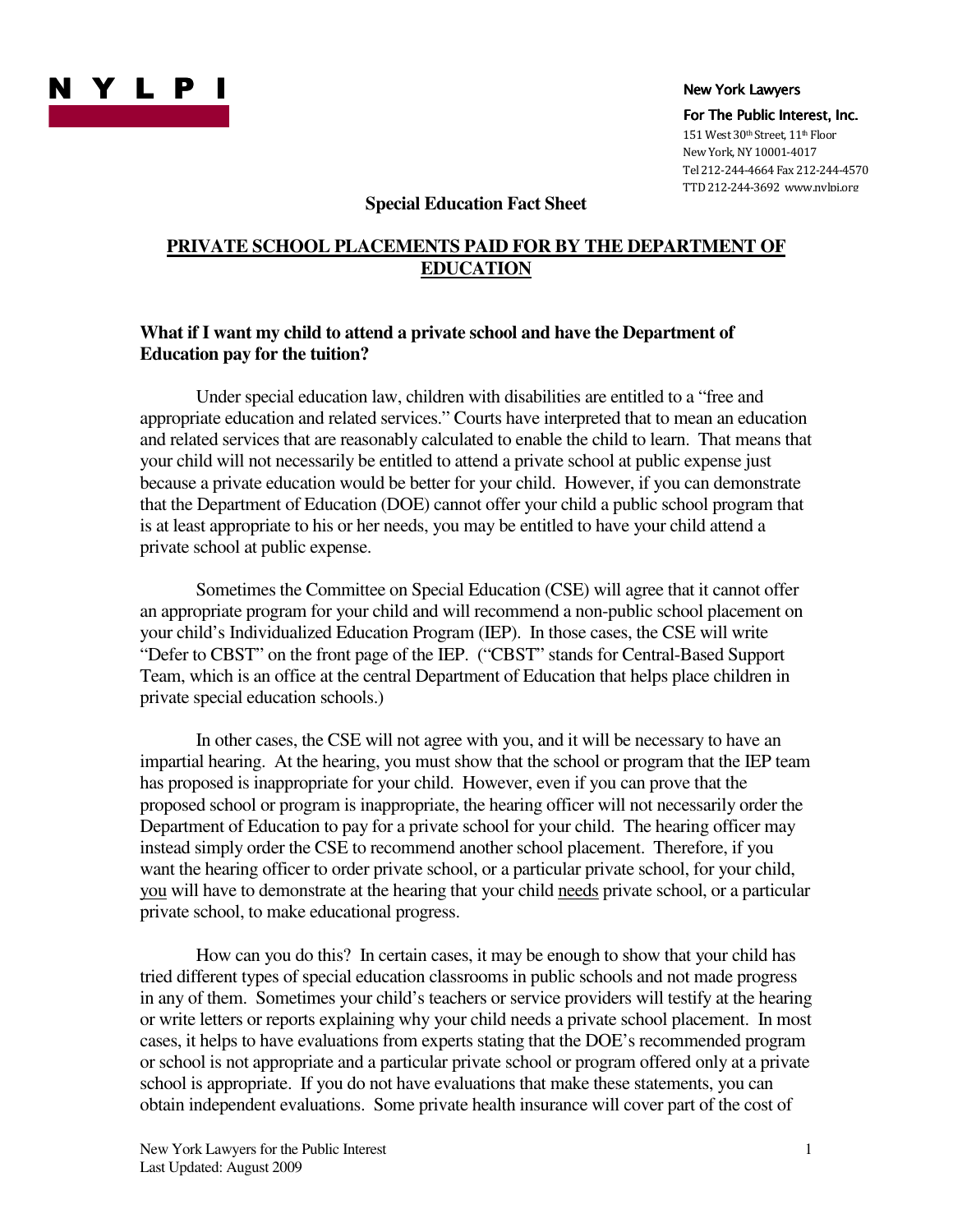independent evaluations, and some evaluators accept Medicaid. In addition, if you do not agree with the Department of Education's evaluations, you can sometimes obtain independent evaluations at the Department's expense.

If you want an independent evaluation at the Department's expense, write to the CSE, tell them that you intend to have your child evaluated by an independent evaluator at the Department's expense, and request all necessary instructions and forms. Once you receive the forms, you must complete them with your chosen evaluator and return them to the CSE Chairperson, who then should send you and the evaluator authorization to proceed. If the Department does not want to pay for your independent evaluation, they must request a hearing to challenge their obligation to pay. If the Department can show at a hearing that their own evaluation was "appropriate," you will have to pay for the independent evaluation yourself.

If you do not know where to go for an independent evaluation, ask your child's doctor for suggestions, ask the private school that you want your child to attend for a referral, or call Resources for Children with Special Needs at (212) 677-4650. Resources for Children with Special Needs is an organization that has a database of services including independent evaluators: www.resourcesnycdatabase.org.

If possible, ask the independent evaluator to address the following issues in the evaluation:

- What features (class size, type of program, method of instruction, type of environment, type and amount of supervision) your child needs in order to make educational progress and why;
- Why the DOE's proposed placement is inappropriate for your child; and
- Any evidence from your child's record that the DOE's proposed placement has not met your child's educational needs so far.

If you have a particular private school in mind for your child, you should try to visit the school, apply for your child to attend, and ask school representatives if they think the school would be appropriate for your child and if so, why. You should take these steps even if you do not have the funds to pay on your own for your child to attend the school. Private schools often have waiting lists, so it helps to start the search process as soon as possible.

Once you have evaluations that recommend a private school for your child and explain why a private school would be appropriate, then you must meet with the CSE, show them the evaluations, and request a private school at or after the meeting. If the CSE refuses to pay for a private school, you should contact New York Lawyers for the Public Interest, Inc. (NYLPI) or another lawyer about requesting a hearing. If you contact our office, we will review your child's IEP's, recent evaluations and other information, and if we believe that the information shows that your child is entitled to a private education at public expense and you meet the criteria for receiving free legal assistance from our office, we will attempt to find a pro bono (free) attorney to represent you at a hearing.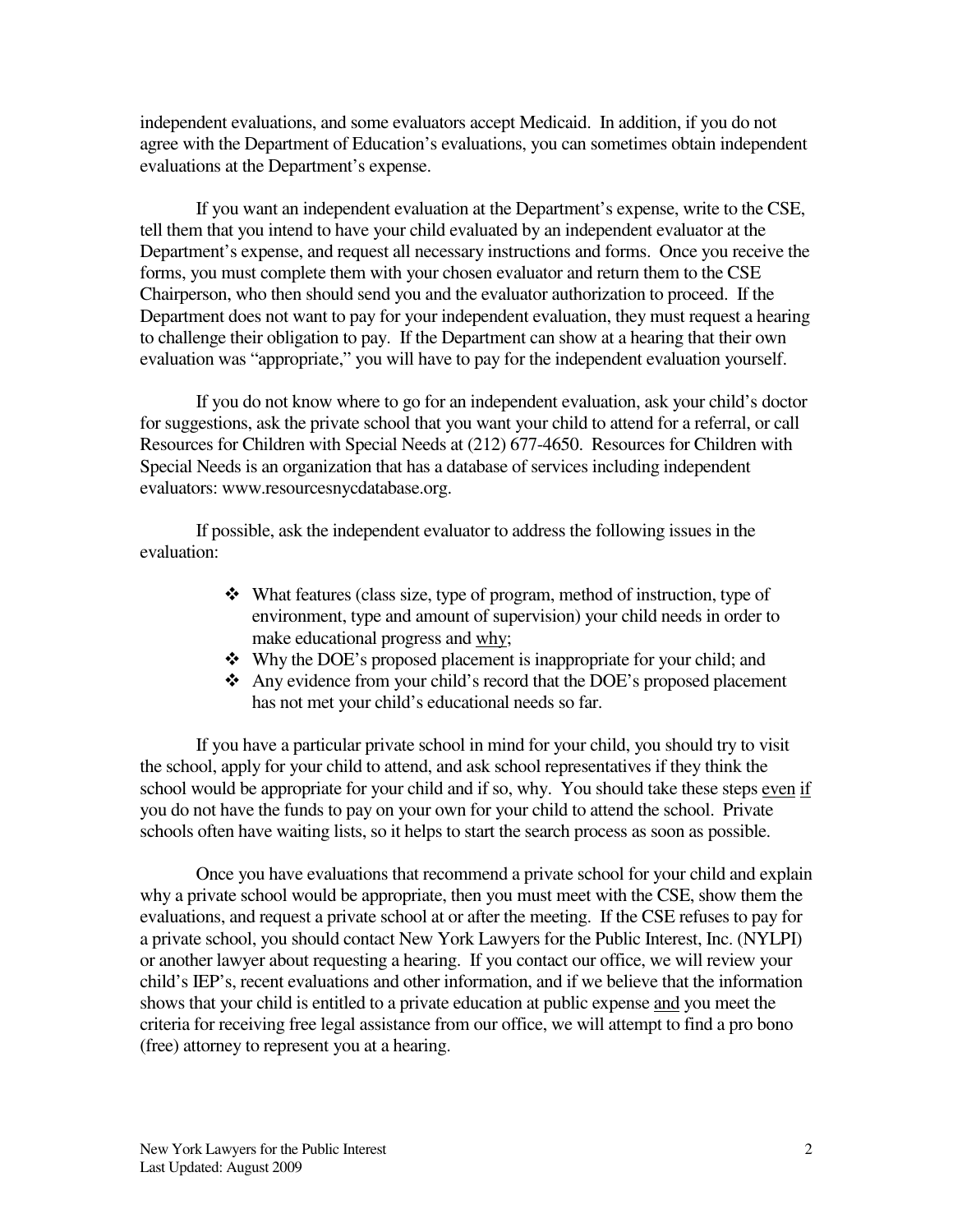### **What is a "Nickerson letter" and how do I get one?**

If the DOE fails to find your child an appropriate public school placement within 65 school days from the time it receives your consent to evaluate or a referral for review, the CSE is supposed to give you a form known as a "Nickerson letter" or a "P-1 letter," which authorizes you to enroll your child in a state-approved private school at public expense by a certain date. Along with the "Nickerson letter," the CSE should give you a list of Stateapproved private schools. This list is also available on the internet at www.nysed.gov. It will be up to you to contact those schools, find out whether they have the type of program your child needs, whether they have openings, and other information. If that does not work, see #3, below.

A "Nickerson letter" is different from a non-public school recommendation (when the IEP team writes "Defer to CBST" on the IEP, as discussed on page 1. Unlike a non-public school recommendation, a "Nickerson letter" is not a decision by the IEP team that your child needs private school. It is just what you get when the DOE does not follow certain established timelines and procedures. Also, unlike a non-public school recommendation, a "Nickerson letter" expires if you do not find a private school within a certain period of time.

# **What if my child's IEP authorizes non-public school, or I have a "Nickerson letter," but none of the available state-approved private schools will meet my child's needs?**

If the CSE recommends non-public school for your child or gives you a "Nickerson letter," you will be authorized to attend only the private schools that the State has preapproved for this purpose. But there are two ways to have the Department pay for a private school that is not on the State's pre-approved list. The first is for you to pay the tuition up front and seek reimbursement at an impartial hearing. This is called a "Carter" or "reimbursement" hearing. The second, and more difficult, way is for you to persuade a nonapproved school to accept your child even though you cannot pay up front. In that case, you should ask the school to accept your child based upon your promise that you will seek an order requiring the Department of Education to pay the tuition up front at an impartial hearing. This is called a "Connors" or "preimbursement" hearing. At the hearing, you will have to show that (i) the DOE has failed to offer your child an appropriate school program; (ii) the non-approved private school you selected is appropriate for your child, (iii) you are obligated, or committed, to pay tuition to the private school, and (iv) you cannot afford to pay the tuition up front and seek reimbursement later.

Parents must notify the CSE before they remove their child from public school that they are rejecting the IEP team's recommended program and intend to enroll their child in private school at public expense. If parents do not give the CSE this prior notice of their intentions, they may lose the right to seek reimbursement or preimbursement for the private school tuition at a later date. It is recommended that parents provide this notice in writing to the chairperson of the CSE.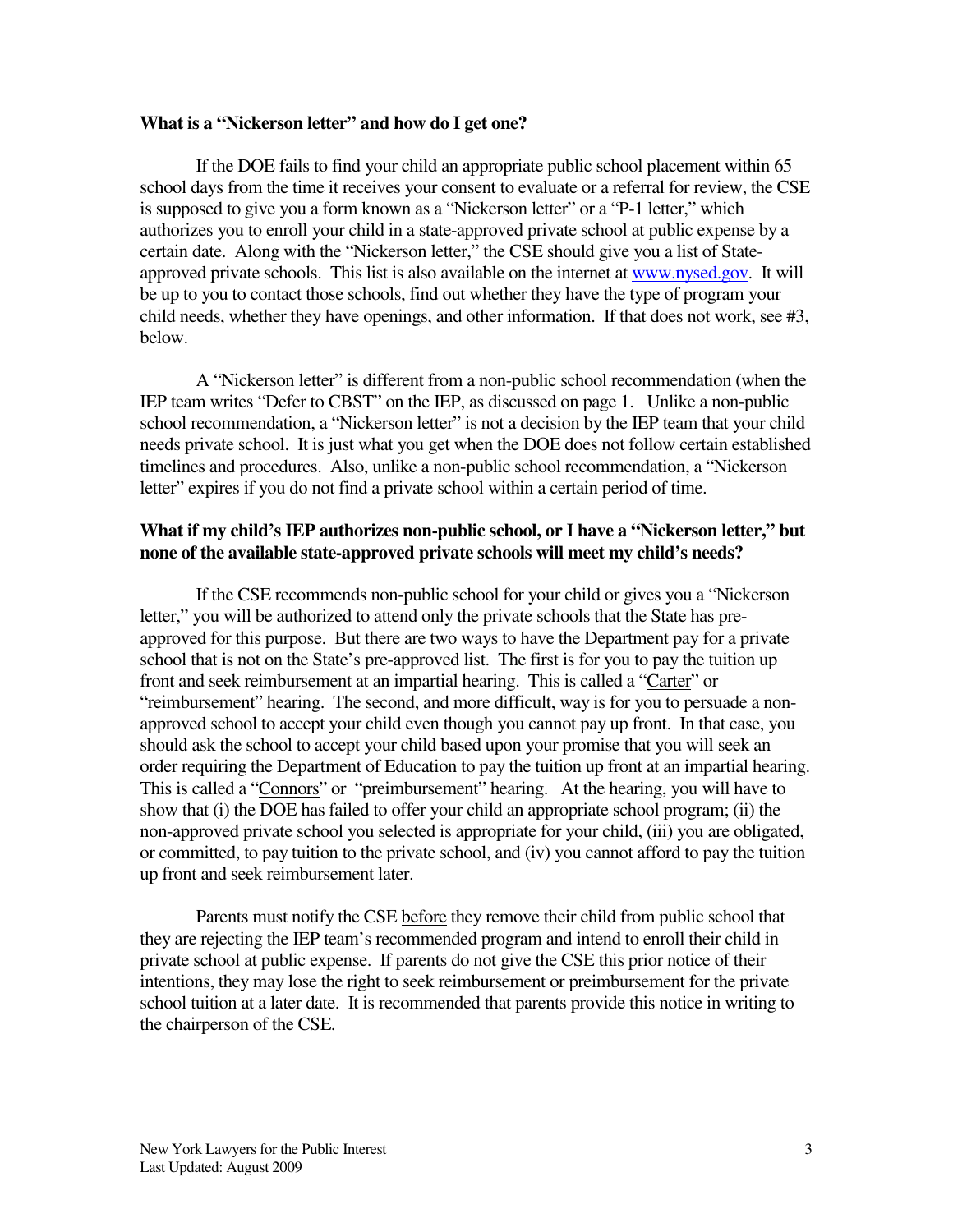# **What does "least restrictive environment" mean and how does it affect my child's right to have the Department of Education pay for my child to go to a private school?**

Under the special education law, the DOE must provide your child with educational programs and services in the least restrictive environment. That means that your child has the right to be placed in a class and school with non-disabled children, unless it is not possible for your child to learn in that environment. It also means that your child is entitled to services, such as special education teacher support services and paraprofessionals, that will make it possible for your child to learn in a regular education classroom. It also means that the DOE must consider whether a program or school in which your child will be integrated with children who do not have disabilities will meet your child's needs before they can approve a more segregated program or school.

Many private schools are designed specifically for children with disabilities. If your child has been in regular education classes, with supports or services, or in a special education program in a school that also has children without disabilities, and this has clearly not been appropriate, a private school that is just for children with disabilities may be the appropriate, least restrictive option for your child. If, however, your child has not tried more integrated classes at a public school, it is sometimes, though not always, difficult to show that a private school that is just for children with disabilities is the least restrictive place in which your child can learn. In such cases, you might not be entitled to a private school at the DOE's expense until you can show that your child cannot learn in more integrated programs and schools.

# **How do I request an impartial hearing?**

To request an impartial hearing, request a form from the Impartial Hearing Office, New York City Department of Education, 131 Livingston Street, Room 201, Brooklyn, New York 11201, (718) 935-3280. It is recommended that you use this form to request your hearing, as your request may be dismissed if it does not include all the information required. In general, your request for a hearing will have to include the following information:

- (i) your child's name, CSE case number, address and school;
- (ii) (ii) a short statement of the reason why you want a hearing that is, the problem that you want the hearing officer to resolve – and the facts supporting your case; and
- (iii) (iii) a short statement of what you want the hearing officer to do to resolve the problem.

After receiving your request, the DOE is required to contact you to schedule a resolution session, which is a meeting to discuss whether you can resolve your issues by agreement. If you and the DOE's representative both agree that you want to skip (or "waive") the resolution session and go straight to hearing, or if the resolution session fails to resolve the dispute, your case will proceed to hearing at a later date.